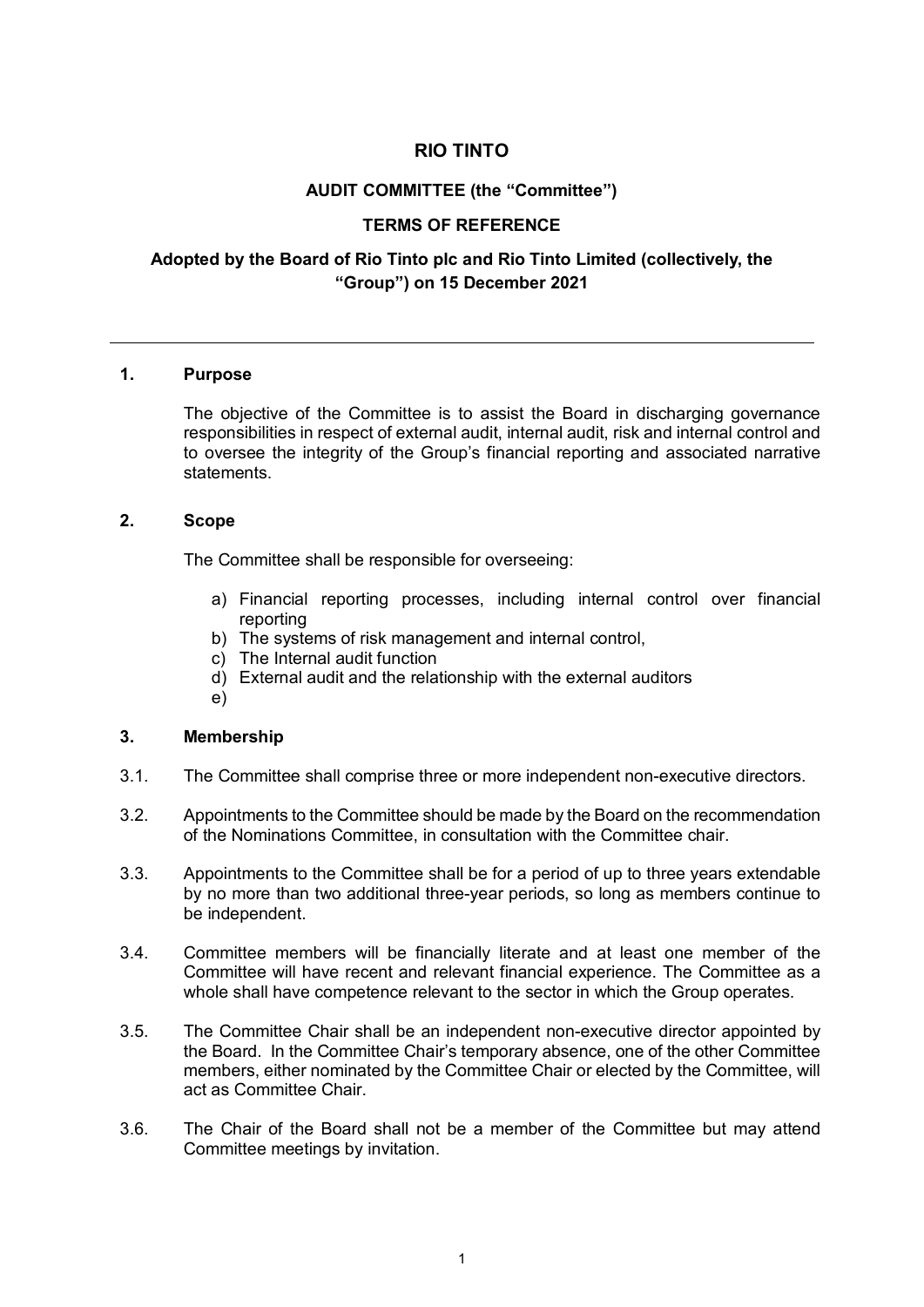3.7. Only members of the Committee have the right to attend Committee meetings. It is expected that the Group Controller, the Head of Group Internal Audit and external audit lead partners will be invited to attend meetings on a regular basis.

## **4. Secretary**

The Group Company Secretary, or a nominee, shall be the secretary of the **Committee.** 

### **5. Quorum**

- 5.1. A quorum of the Committee shall comprise any two Committee members.
- 5.2. Members of the Committee may attend in person or participate by other means, including teleconference or video conference.

### **6. Meetings**

- 6.1. The Committee shall meet not less than four times a year, to coincide with key dates within the financial reporting and audit cycle, and at other such times as any member, or the secretary of the Committee, shall require.
- 6.2. In addition, the Committee chairman, and to a lesser extent the other members, will be expected to keep in touch on a continuing basis with the key people involved in the Group's governance, including the Chair of the Board, the Chief Executive, the Chief Financial Officer, the external audit lead partner, and the Head of Group Internal Audit as needed.

## **7. Notice of Meetings**

- 7.1. Meetings of the Committee shall be called by the secretary of the Committee at the request of the Committee Chair, or at the request of the external audit lead partner or Head of Group Internal Audit if they consider it necessary.
- 7.2. Unless otherwise agreed, notice of each meeting confirming the venue, time and date together with an agenda of items to be discussed, shall be forwarded to each member of the Committee. Supporting papers shall be sent to Committee members and to other attendees, as appropriate, at the same time, unless the Committee Chair (acting upon the advice of the Group Company Secretary), determines that it would be inappropriate for any one or more individuals to receive them.

## **8. Reporting Procedures**

- 8.1. The Committee Chair shall report to the Board after each meeting on the matters discussed and the minutes of each Committee meeting shall be received by the Board.
- 8.2. The Committee will report to the Board on its work in discharging its responsibilities during the year, including:
	- a) the significant issues that it considered relating to the Group's financial reporting and associated narrative statements and how these issues were addressed;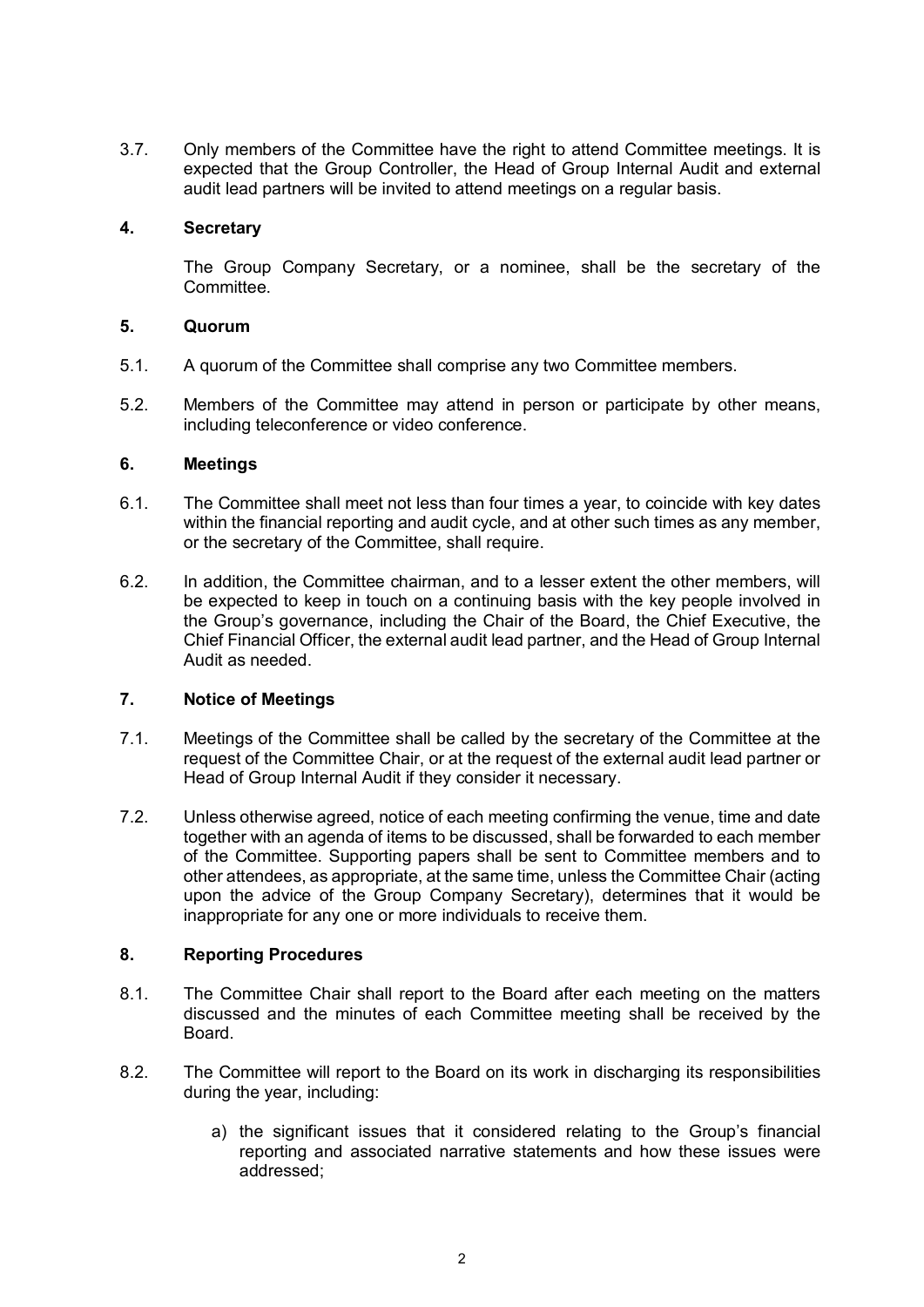- b) its assessment of the effectiveness and independence of the external audit process and its recommendation on the appointment or reappointment of the external auditor;
- c) any other issues on which the Board has requested the Committee's opinion. In doing so, it should identify any matters in respect of which it considers that action or improvement is needed, whether the subject of a specific request by the Board or not, and make recommendations as to the steps to be taken; and
- d) the outcomes of its formal effectiveness evaluation and provide a summary report on these matters for inclusion in the Group's Annual report.
- 8.3. Where there is disagreement between the Committee and the Board, adequate time should be made available for discussion of the issue with a view to resolving the disagreement.
- 8.4. The Committee shall compile a report on its activities to be included in a separate section of the Group's annual report. The report should include:
	- a) a summary of the role and work of the Committee;
	- b) how the Committee composition requirements have been addressed, and the names and qualifications of all members of the Committee during the period, if not provided elsewhere;
	- c) the number of Committee meetings;
	- d) how the Committee's performance evaluation has been conducted;
	- e) an explanation of how the Committee has assessed the independence and effectiveness of the external audit process and of the approach taken to the appointment or reappointment of the external auditor; information on the length of tenure of the current audit firm; the current audit partner name, and for how long the partner has held the role; when a tender was last conducted; and advance notice of any retendering plan;
	- f) the Committee's policy for approval of non-audit services; how auditor objectivity and independence is safeguarded if the external auditor provides non-audit services; the audit fees for the statutory audit of the Group's consolidated financial statements paid to the auditor and its network firms for audit related services and other non-audit services, including the ratio of audit to non-audit work; and for each significant engagement, or category of engagements, an explanation of what the services are and why the Committee concluded that it was in the interests of the Group to purchase them from the external auditor;
	- g) an explanation of how the Committee has monitored, reviewed and assessed the effectiveness of internal audit and satisfied itself that the quality, experience and expertise of the function is appropriate for the business;
	- h) the significant issues that the Committee has considered, including issues in relation to the Group's financial reporting and associated narrative statements and how these were addressed, having regard to matters communicated to it by the auditors; the nature and extent of interaction (if any) with the FRC's Corporate Reporting Review team; and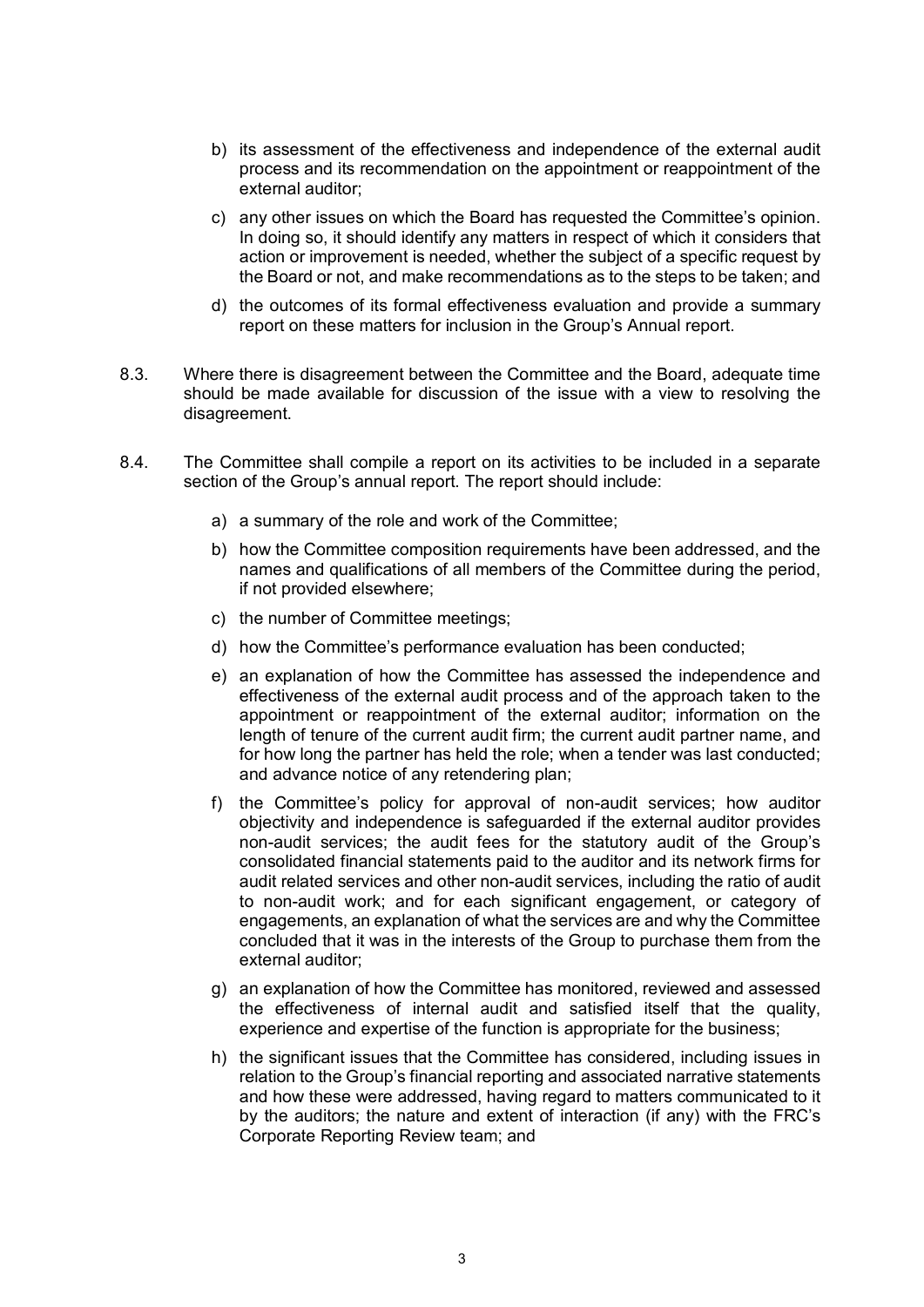- i) disclosures relating to significant findings and proposed actions following review by the FRC Audit Quality Review Team.
- 8.5. The Committee should exercise judgement in deciding which of the issues it considered in relation to the Group's financial reporting and associated narrative statements were significant and should describe them in a concise and understandable form (except where prejudicial to the interests of the Group).
- 8.6. Where there is disagreement between the Committee and the Board which cannot be resolved, the Committee has the right to report the issue to the shareholders as part of the report on its activities in the annual report.
- 8.7. The Committee Chair should seek engagement with shareholders on significant matters related to their area of responsibility. The Committee Chair (or another Committee member nominated by the Committee Chair) will attend the annual general meetings of the companies to respond to any shareholder questions on the Committee's activities or the Group's Annual report. The Committee members should be prepared to meet investors.

## **9. Delegation**

- 9.1. The Committee has the delegated authority of the Board in respect of the functions and powers in these terms of reference. The Committee may sub-delegate any or all of its powers and authority as it thinks fit, including, without limitation the establishment of sub-committees to analyse particular issues or themes and to report back to the Committee.
- 9.2. Where appropriate to ensure the ongoing operating efficiency of the Committee, the Committee may delegate responsibility to the Committee Chair to execute decisions on its behalf. In these instances, the Committee Chair would, where appropriate, solicit the views of fellow Committee members.

## **10. Resources**

- 10.1. The Committee shall have full authority and resources to investigate all matters falling within its Terms of Reference and accordingly, the Committee may:
	- a) obtain, at the Group's expense, any external independent professional or expert advice, as it considers necessary in connection with its purpose and, if required, secure the attendance of such advisors at its meetings;
	- b) have such direct access to the Group's resources as it may reasonably require including access to management and to internal and external auditors (with or without management present); and
	- c) oversee the provision of an induction programme following the appointment of members and determine the ongoing training and development of its members, taking into account individual requirements.

# **11. Review and Evaluation**

The Committee will undertake a formal annual review of its effectiveness, including the role and responsibilities of the Committee, its organisation and effectiveness and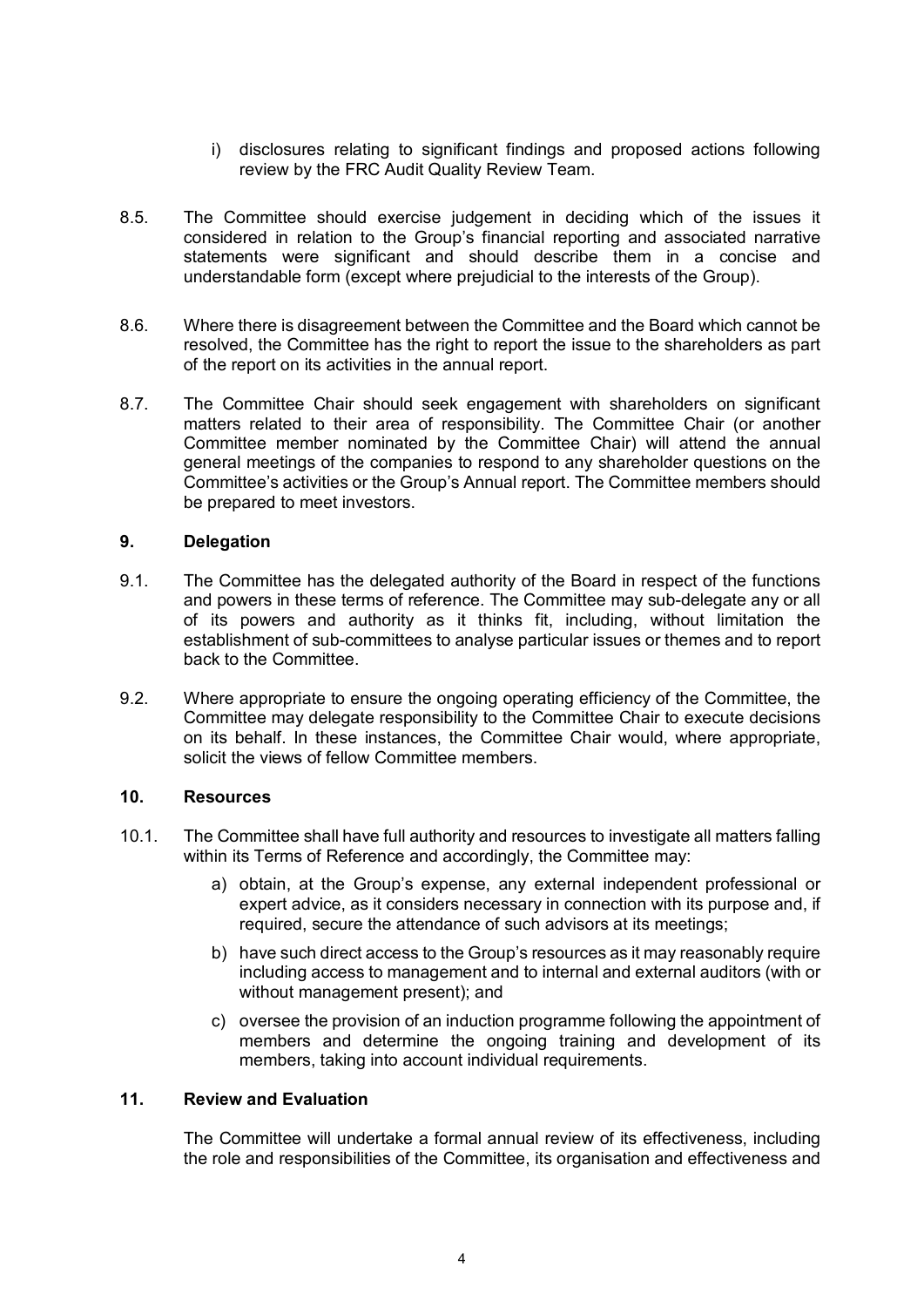the qualifications of its members. This shall include a review of these Terms of Reference.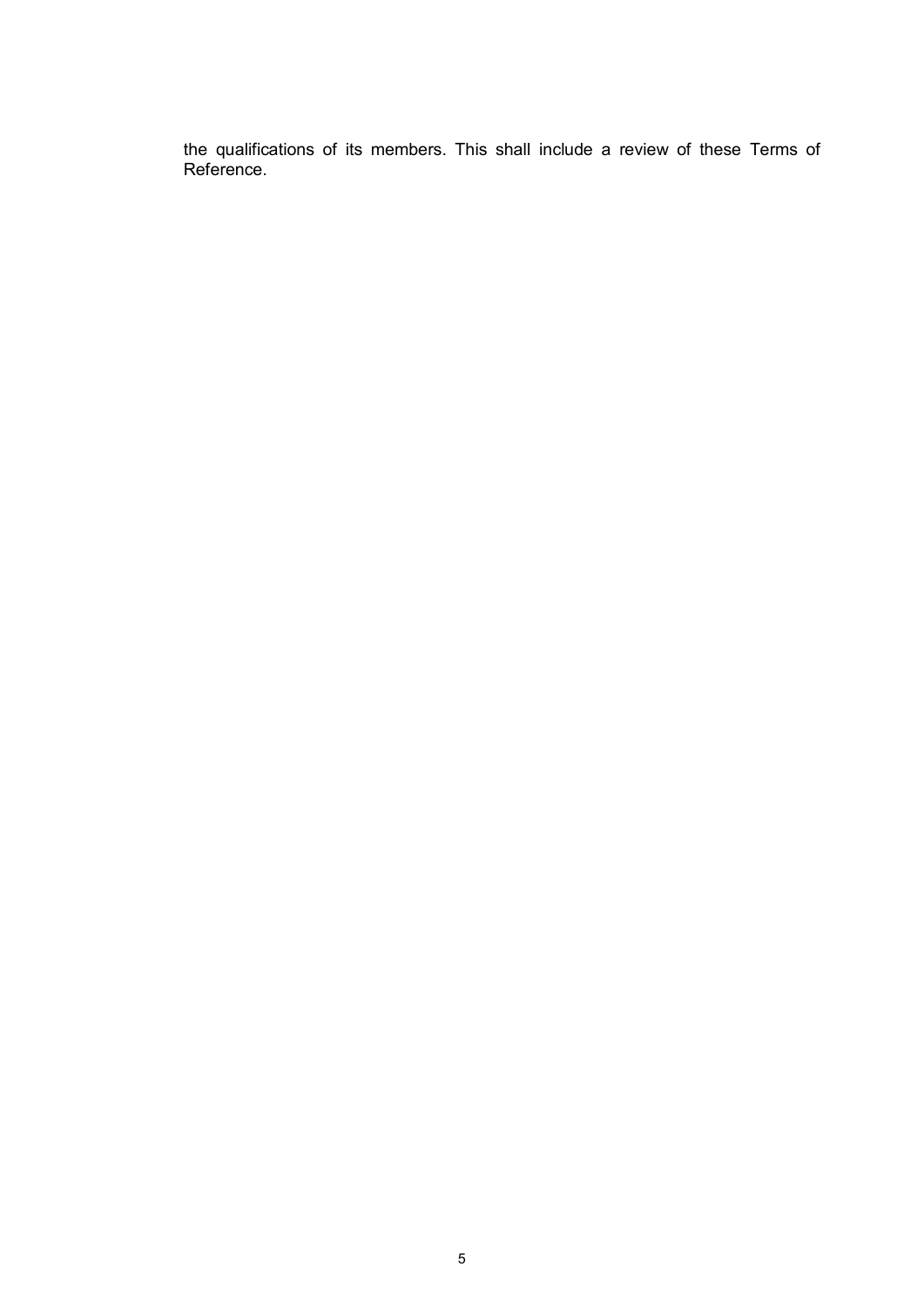# **Appendix - Committee responsibilities**

# *Financial Reporting*

• Monitor with management and the external auditors the integrity of the Group's financial reporting and associated narrative statements including annual and interim reports, preliminary results announcements and any other formal announcements relating to the Group's financial performance and report to the Board on significant issues which they contain.

In particular, the Committee shall review and challenge where necessary:

- significant accounting policies and practices adopted by the Group (and compliance with financial reporting standards, listing rules and relevant legislation) and any changes to them;
- whether the Group has adopted appropriate accounting standards and policies and made appropriate estimates and judgements;
- the methods used to account for significant or unusual transactions where the accounting treatment is open to different approaches;
- the clarity and completeness of disclosures in the Group's financial reporting and associated narrative statements and consider whether the disclosures made are set properly in context:
- all related information presented with the Group's financial reporting and associated narrative statements, including the strategic report; and;
- management's assessment of going concern and longer term viability.

Where the Committee is not satisfied with any aspect of the proposed financial reporting, it shall report its views to the Board.

- Recommend to the Board that the financial information in the annual and interim reports, annual report on Form 20-F and other public documents be approved.
- Advise the Board on whether the annual report and accounts taken as a whole is fair, balanced and understandable and provides the information necessary for shareholders to assess the Group's position and performance, business model and strategy.
- Review annually the financial liabilities of the Group's post-retirement benefits.

## *Internal control, including internal control over financial reporting*

- Review the Group's internal controls, including financial, operational and compliance controls.
- Review the effectiveness of management processes and internal control over financial reporting, including the estimation and reporting of ore reserves and mineral resources.

## *Risk management*

- Review procedures and systems established by management to identify, assess, monitor and manage risk.
- Review and approve the viability statement included in the annual report and annual report on Form 20-F.
- Review at least annually periodic reports from management:
	- identifying the Group's material business risks within the Committee's scope; and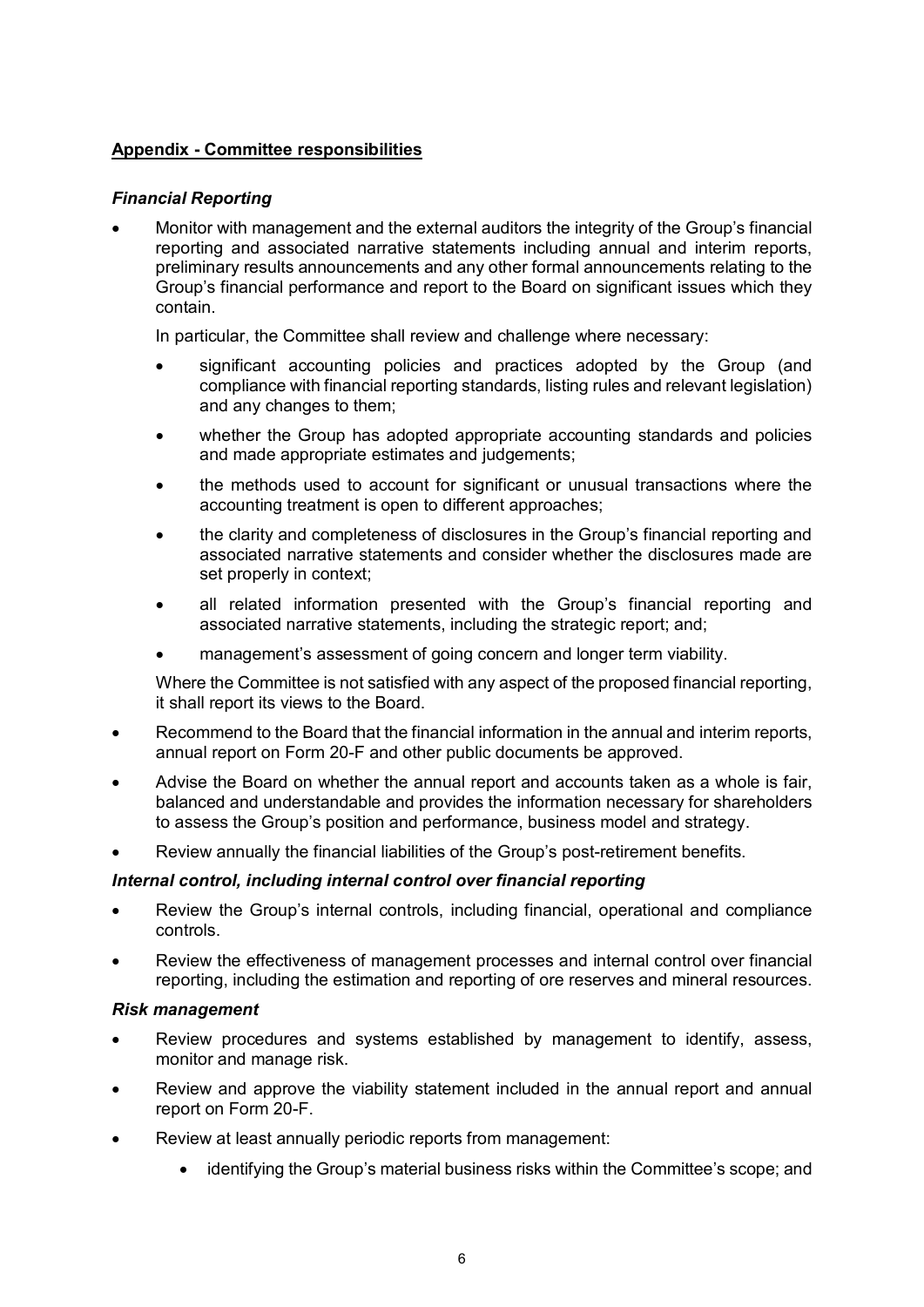- the effectiveness of risk management systems applied to these risks and the conclusions of any testing carried out by internal or external audit functions.
- Assess whether the level of assurance it receives on risk management and internal controls is sufficient to establish whether the controls are operating effectively.
- Consider whether the Group has adequate internal controls over risk and whether there are clear procedures and triggers in place to elevate risks to the Board quickly.

## *Internal Audit Function*

- Approve the appointment and, if necessary dismissal, of the Head of Group Internal Audit ("GIA").
- Ensure the Head of GIA has direct access to the Board chairman and to the Committee and that GIA has a reporting line which enables it to be independent of the executive and so able to exercise independent judgement.
- Ensure the function has the necessary resources to fulfil its mandate and is equipped to perform in accordance with appropriate professional standards for internal auditors.
- Review and approve GIA work plans to ensure that these are aligned to reflect the Group's key risks and that GIA evaluates the effectiveness of the risk, compliance and finance functions as part of its work plan.
- Monitor and review on an annual basis, the effectiveness of the GIA function. In undertaking a review of GIA's effectiveness the Committee should:
	- review and assess the annual work plan;
	- receive a report on the results of GIAs work;
	- monitor and assess the role and effectiveness of GIA in the overall context of the Group's risk management system, including whether an independent third party review of the processes is appropriate;
	- confirm it is satisfied that the quality, experience and expertise of the function is appropriate for the business; and
	- consider the actions management has taken to implement the recommendations of GIA and whether these support the effective working of GIA.
- Meet with the Head of GIA without management being present to discuss the effectiveness of the function and matters relating to its remit and any issues arising from the audits.
- Approve the appointment of any internal audit outsource.

## *External Audit*

• Oversee the Group's relations with the external auditor.

## *Appointment and tendering*

- Assess on an annual basis, and report to the Board on, the qualification, expertise and resources, and independence of the external auditors and the effectiveness of the audit process.
- Make recommendations to the Board, to be put to shareholders for approval at the AGM, in relation to the appointment, reappointment and removal of the external auditors.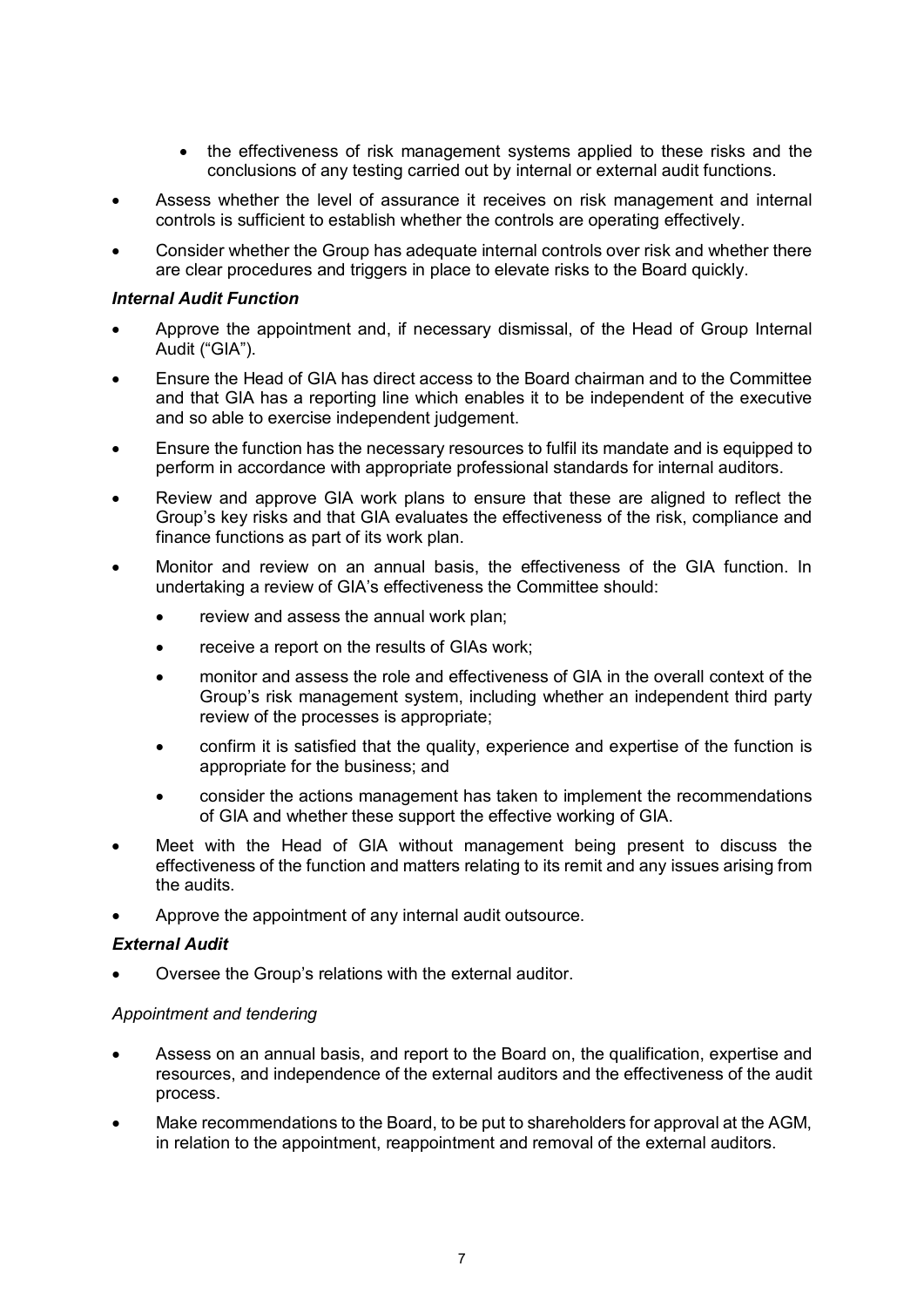- Conduct a tender process, at least once every 10 years, having regard to tender rules to:
	- oversee the selection process for possible new appointees; and
	- ensure that all tendering firms have access to necessary information and individuals during the tendering process.
- If the external auditor resigns, investigate the issues giving rise to such resignation and consider whether any action is required.
- Evaluate the risks to the quality and effectiveness of the financial reporting process, especially in light of the auditor's communications with the Committee.

#### *Terms and remuneration*

- Approve the terms of engagement and approve the remuneration paid to the external auditors for audit services, the Committee having satisfied itself that the level of fees payable in respect of the audit services provided is appropriate and that an effective, high quality audit can be conducted for such a fee.
- Review and agree the engagement letter issued by the external auditor at the start of each audit, ensuring that it has been updated to reflect changes in circumstances arising since the previous year.
- Review with the external auditors the scope of their audit and, if not satisfied as to its adequacy, arrange for additional work to be undertaken.

### *Independence, including the provision on non-audit services*

- Review and monitor the independence and objectivity of the external auditor annually, taking into consideration legal, regulatory and professional requirements. The assessment should consider:
	- the annual disclosure from the statutory auditor;
	- all relationships between the Group and the audit firm and with the audit firm's network firms, and any safeguards established by the external auditor;
	- whether, taken as a whole and having regard to the views, as appropriate, of the external auditor, management and internal audit, those relationships appear to impair the auditor's independence and objectivity;
	- discussions with the auditor about the threats to their independence and the safeguards applied to mitigate those threats;
	- the audit firm's policies and processes for maintaining independence and monitoring compliance with relevant requirements, including those regarding the rotation of audit partners and staff; and
	- the audit firm's compliance with the Ethical Standard, the level of fees that the Group pays in proportion to the overall fee income of the firm, or relevant part of it, and other related regulatory requirements.
- Agree with the Board the Group's policy for the employment of former employees of the external auditor, and monitor application of the policy.
- Recommend to the Board the policy for the rotation of the external audit partners and disclose to shareholders if the audit partner does not rotate after five years.
- Review and approve a policy on the engagement of the external auditor to supply nonaudit services, and ensure there is prior approval of any non-audit services provided,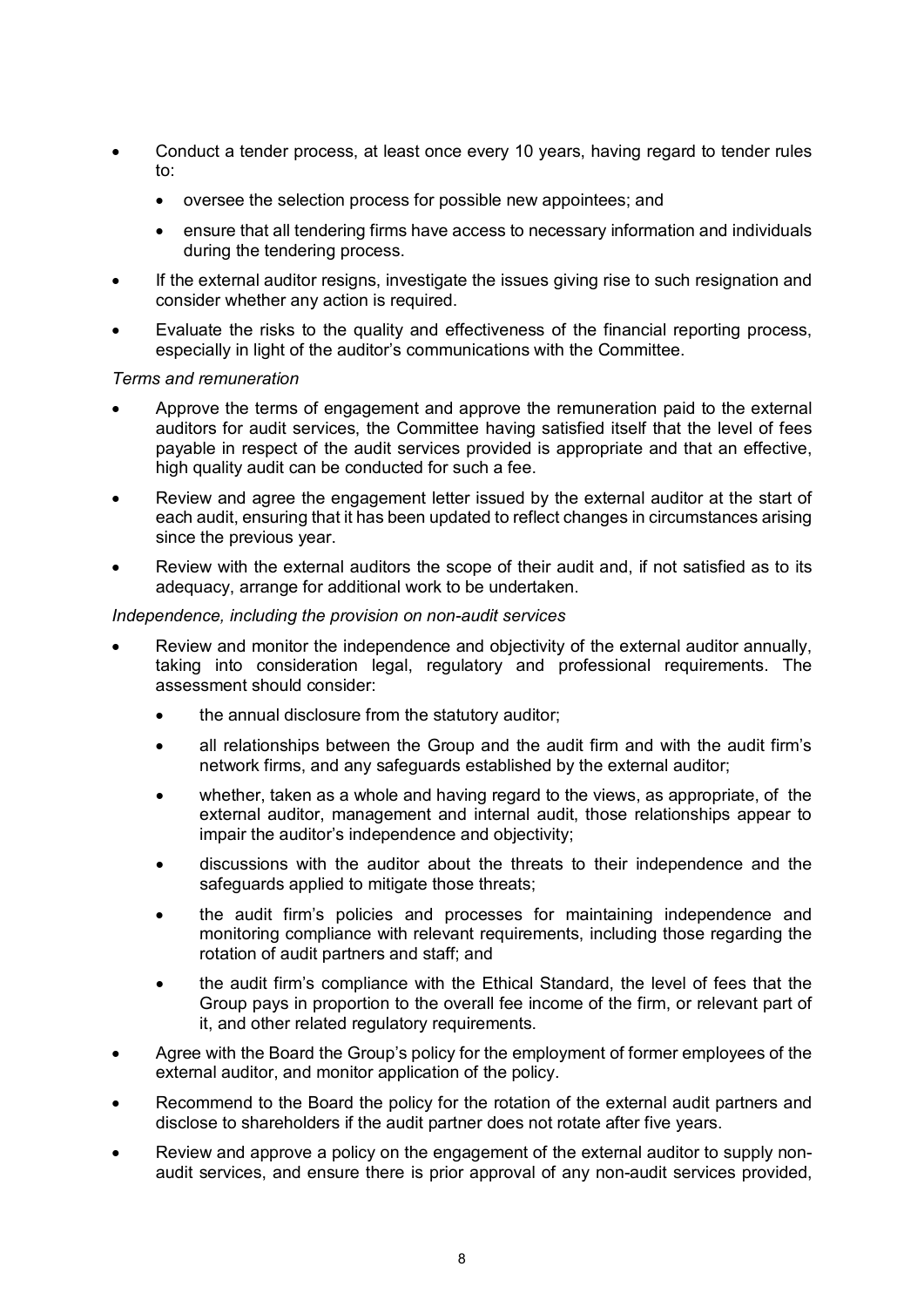considering the impact any such services may have on the external auditor's independence taking into account the relevant regulations and ethical guidance in this regard and reporting to the Board on any improvement or action required.

#### *Annual audit cycle*

- Ensure that appropriate plans are in place for the audit at the start of each audit cycle. The Committee should consider whether the auditor's overall work plan, including planned levels of materiality and proposed resources to execute the audit plan, appears consistent with the scope of the audit engagement, having regard also to the seniority, expertise and experience of the audit team.
- Review with the external auditors the findings of the audit with the external auditor. This shall include:
	- a discussion of major issues that arose during the course of the audit and have subsequently been resolved and those issues that have been left unresolved;
	- how the auditor addressed the risks to audit quality;
	- weighing the evidence received in relation to each of the areas of significant judgment and review key accounting and audit judgements;
	- auditor perception of their interactions with senior management and other members of the finance team; and
	- levels of errors identified during the audit, obtaining explanations from management and, where necessary, the external auditors as to why certain errors might remain unadjusted.
- Review and monitor the responsiveness of management to the external auditor's findings and recommendations.
- Review letters of management representations requested by the external auditors in relation to the financial and narrative statements in the annual and interim reports, annual report on Form 20-F and other public documents. Prior to signature, the Committee should consider:
	- matters where the representation has been requested that relate to non-standard issues; and
	- whether the information provided is complete and appropriate based on its own knowledge.
- Review the effectiveness of the external audit process, taking into consideration relevant UK professional and regulatory requirements; mind-set and culture; skills, character and knowledge; quality control; and judgement, including the robustness and perceptiveness of the auditors in handling key judgements, responding to questions from the Committee, and in their commentary where appropriate on the systems of internal control.

In the course of the review, the Committee should;

- discuss with the external auditor how risks to audit quality are identified and addressed and key audit firm and network level controls the auditor relied on to address the identified risks to audit quality and the findings from internal and external inspections of their audit and their audit firm;
- review whether the auditor has met the agreed audit plan and understand the reasons for any changes, including changes in perceived audit risks and the work undertaken by the external auditors to address those risk;